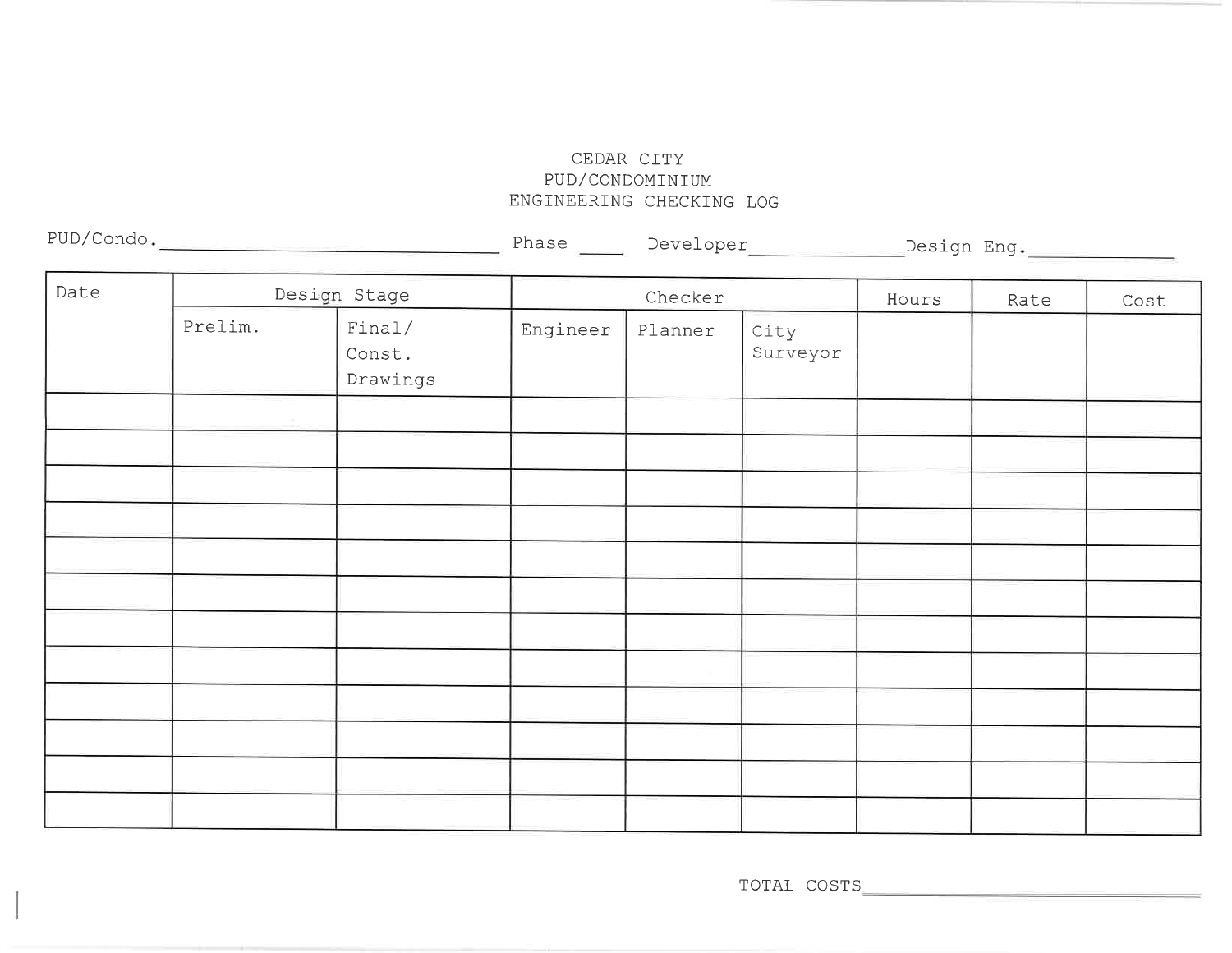| <b>Development Stage</b>      | Checked Item/Details                                   | Approved | N/A | Criteria/Comments                                                                                                                                                                                                              | page 2 |
|-------------------------------|--------------------------------------------------------|----------|-----|--------------------------------------------------------------------------------------------------------------------------------------------------------------------------------------------------------------------------------|--------|
| PUD/CONDOMINIUM CHECKLIST     |                                                        |          |     | Revised 7/22/2020                                                                                                                                                                                                              |        |
|                               |                                                        |          |     |                                                                                                                                                                                                                                |        |
|                               | Zone Developer                                         |          |     | Engineer entrance and the state of the state of the state of the state of the state of the state of the state of the state of the state of the state of the state of the state of the state of the state of the state of the s |        |
|                               | Development Stage Checked Item/Details                 | Approved | N/A | Criteria/Comments                                                                                                                                                                                                              |        |
| A. Initial City Staff Meeting |                                                        |          |     |                                                                                                                                                                                                                                |        |
| 1. Obtain & Discuss           |                                                        |          |     |                                                                                                                                                                                                                                |        |
|                               | A) Ordinances                                          |          |     |                                                                                                                                                                                                                                |        |
|                               | 1) PUD/Condo.                                          |          |     |                                                                                                                                                                                                                                |        |
|                               | a) Allowed PUD Developments<br>1- Attached Residential |          |     |                                                                                                                                                                                                                                |        |
|                               | Unit                                                   |          |     |                                                                                                                                                                                                                                |        |
|                               | 2- Gated Single Detached                               |          |     |                                                                                                                                                                                                                                |        |
|                               | Residential Unit                                       |          |     |                                                                                                                                                                                                                                |        |
|                               | 3- Commercial/Industrial                               |          |     |                                                                                                                                                                                                                                |        |
|                               | PUD's                                                  |          |     |                                                                                                                                                                                                                                |        |
|                               | 4- Detached Residential PUD                            |          |     |                                                                                                                                                                                                                                |        |
|                               |                                                        |          |     |                                                                                                                                                                                                                                |        |
|                               | Phase contiguous with and                              |          |     |                                                                                                                                                                                                                                |        |
|                               | Part of existing PUD HOA<br>Phase                      |          |     |                                                                                                                                                                                                                                |        |
|                               | 5- Existing Building Conversions                       |          |     |                                                                                                                                                                                                                                |        |
|                               | To a Residential/Commercial                            |          |     |                                                                                                                                                                                                                                |        |
|                               | Or Industrial PUD                                      |          |     |                                                                                                                                                                                                                                |        |
|                               |                                                        |          |     | b) PUD Developments not permitted: Un-gated, detached, single Unit Residential Developments                                                                                                                                    |        |
|                               | 2) Subdivision                                         |          |     |                                                                                                                                                                                                                                |        |
|                               | 3) Zoning                                              |          |     | <u> 1980 - Maria Maria Maria Alemania (h. 1980).</u>                                                                                                                                                                           |        |
|                               | 4) Storm Drain                                         |          |     |                                                                                                                                                                                                                                |        |
|                               | 5) Flood Damage Prevention                             |          |     | Need Flood Plain Development Permit if in 100                                                                                                                                                                                  |        |
|                               |                                                        |          |     | Year flood zone.                                                                                                                                                                                                               |        |
|                               | B) PUD/Condo Checklist                                 |          |     |                                                                                                                                                                                                                                |        |
|                               |                                                        |          |     |                                                                                                                                                                                                                                |        |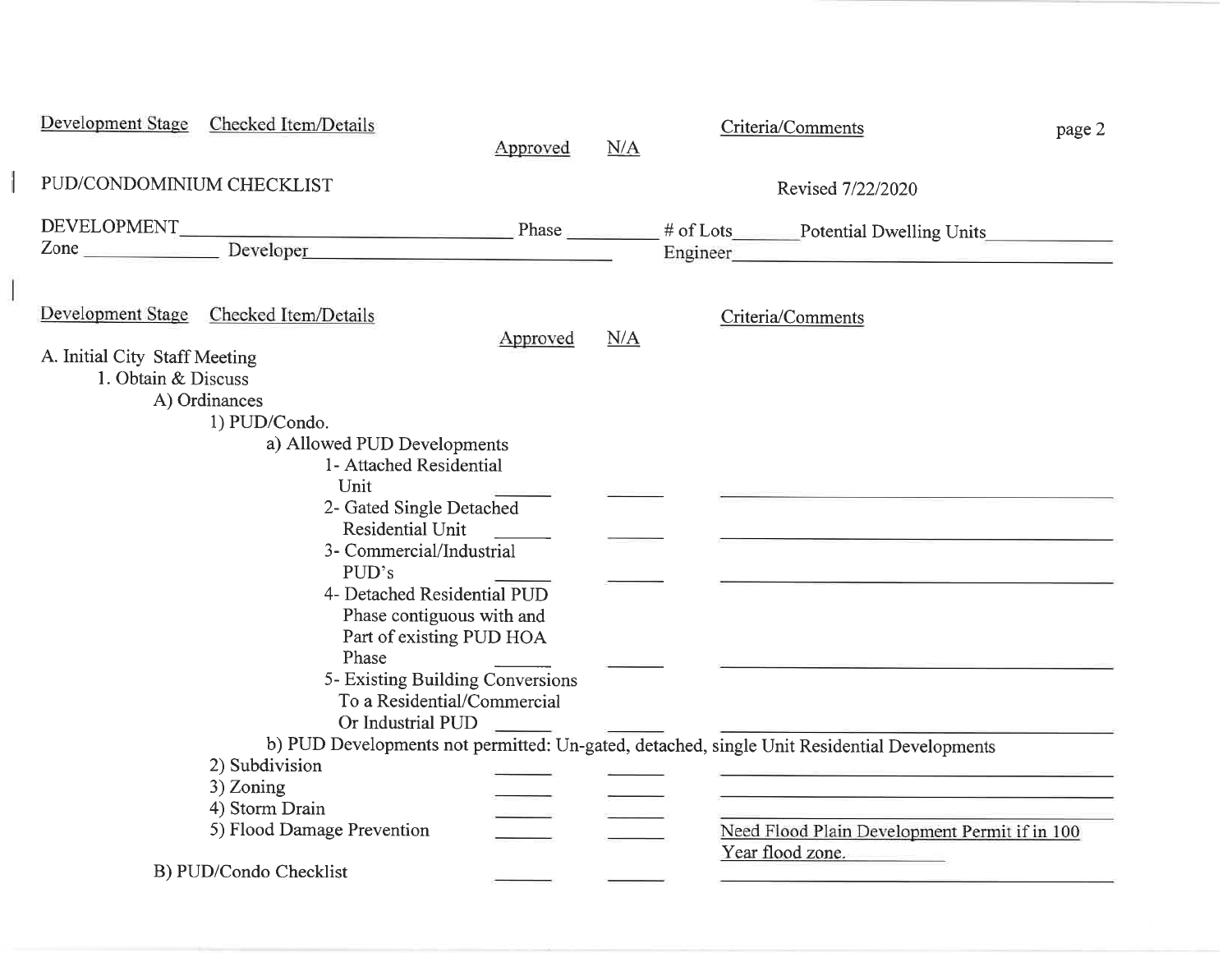|                                                  | Development Stage Checked Item/Details                                                                                                                                                           | Approved | N/A | Criteria/Comments<br>page 3                                             |
|--------------------------------------------------|--------------------------------------------------------------------------------------------------------------------------------------------------------------------------------------------------|----------|-----|-------------------------------------------------------------------------|
|                                                  | C) City Maps/Master Plans<br>1) Land use<br>2) Streets<br>3) Park & Trails<br>4) Water<br>5) Sewer<br>6) Storm Drain<br>D) City Standards                                                        |          |     |                                                                         |
|                                                  | 1) Applies to City Improvements<br>2) All Drawings in ACAD<br>E) Water Right Conveyance                                                                                                          |          |     |                                                                         |
| $(1st or 3rd Thursday)$<br>1. Required Documents | B. Sketch Meeting (1 month before Planning Commission<br>A) Draft Vicinity Plat<br>1) Proper Scale<br>2) Location<br>3) Vicinity Map<br>4) Proposed Layout<br>a) Lot                             |          |     | $1" = 100"$<br>Section, Township & Range                                |
|                                                  | 1- Area<br>2- Access<br>b) Street Widths<br>c) City Master Planned Imp.<br>1- Streets<br>2- Water<br>3- Sewer<br>4- Storm Drains<br>5- Trails<br>6- Parks<br>5) City Zone<br>a) Zone Designation |          |     | Per Ordinance<br>No backing access on Major Collector or Arterial Roads |
|                                                  |                                                                                                                                                                                                  |          |     |                                                                         |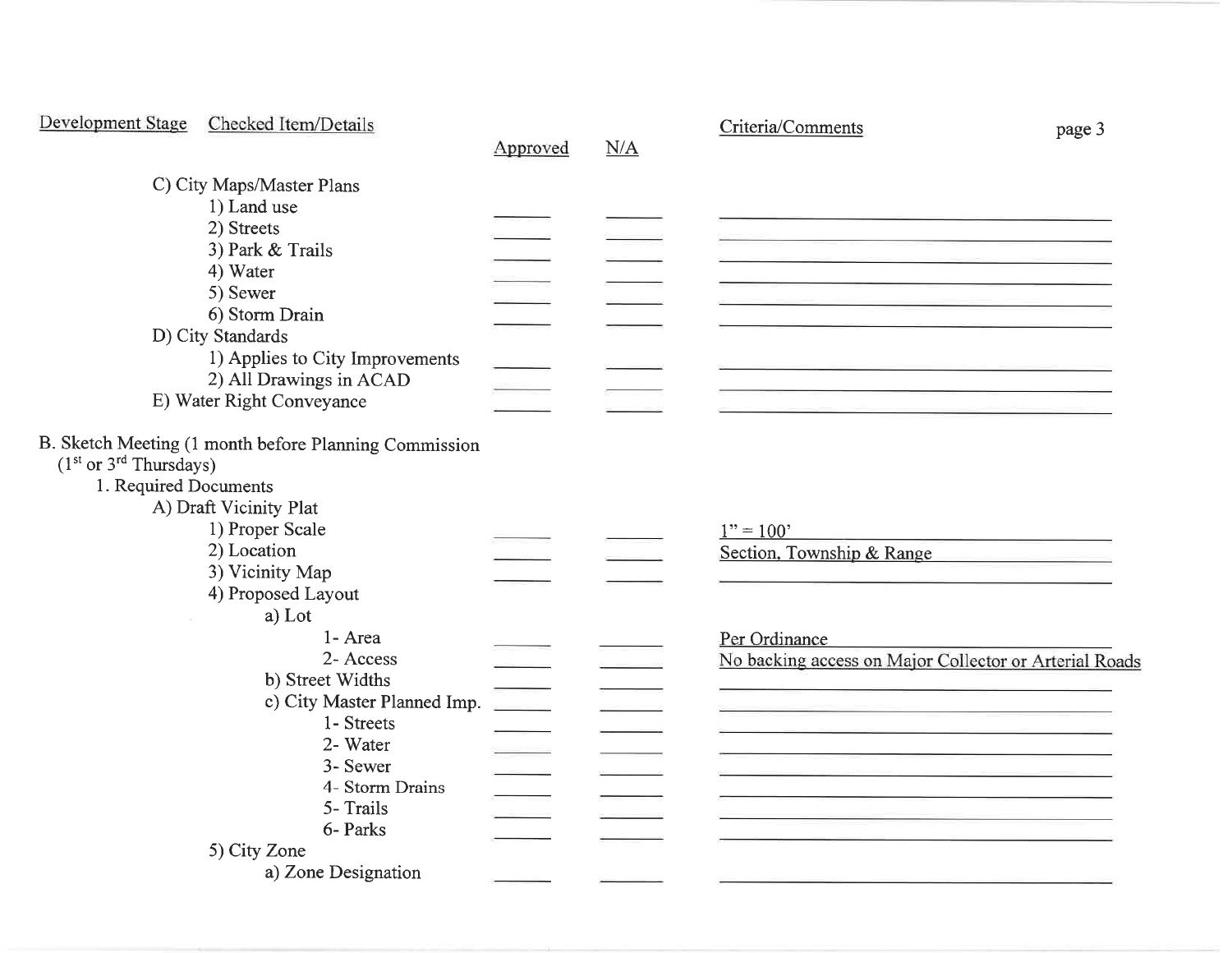| Development Stage     | Checked Item/Details                                                                                               | Approved | N/A | Criteria/Comments<br>page 4                                                                                                                                                                                      |
|-----------------------|--------------------------------------------------------------------------------------------------------------------|----------|-----|------------------------------------------------------------------------------------------------------------------------------------------------------------------------------------------------------------------|
|                       | b) Zone Boundaries within 100'<br>Of Subdivision<br>6) Flood Zone                                                  |          |     | Need Flood Plain Development Permit if in 100-year<br>Flood Zone.                                                                                                                                                |
|                       | 7) Existing Streets (within 200 feet)<br>a) Widths<br>b) Number of Accesses<br>8) Existing Water (within 200 feet) |          |     | $2$ Accesses if $> 80$ Potential Dwelling Units                                                                                                                                                                  |
|                       | a) Location<br>b) Size<br>c) Pressure<br>9) Existing Sewer (within 200 feet)<br>a) Location                        |          |     | 40 psi-minimum                                                                                                                                                                                                   |
|                       | b) Size<br>10) Airport Overlay Zone<br>11) Soil Area<br>12) Phasing Plan                                           |          |     |                                                                                                                                                                                                                  |
|                       | 13) Water Rights Provide Note:                                                                                     |          |     | Before final plat approval subdividers and developers of platted<br>subdivisions and residential PUDs are required to convey water<br>rights to the City according to the City's water acquisition<br>ordinance. |
|                       |                                                                                                                    |          |     | Commercial and industrial PUDs shall convey water rights to the<br>City according to the City's water acquisition ordinance when a<br>building permit is obtained on each lot.                                   |
|                       | 14) Is PUD Within Wildfire<br>Urban Interface Zone                                                                 |          |     | Add Note: PUD Is within the WUI                                                                                                                                                                                  |
| 1. Required Documents | C. Planning Commission Vicinity Plan (Recommendation)<br>A) Final Vicinity Plan<br>1) Easements<br>a) Streets      |          |     |                                                                                                                                                                                                                  |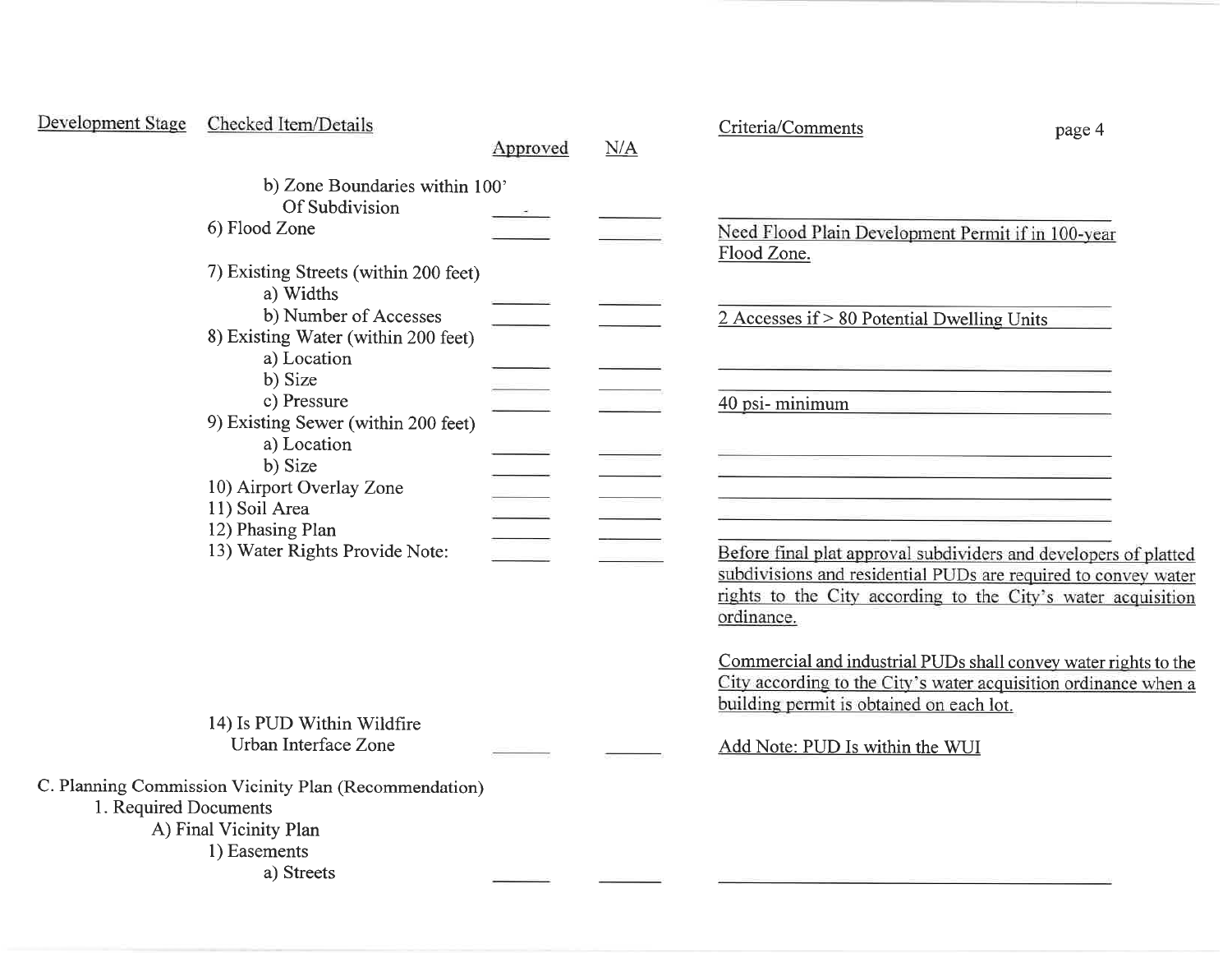| Development Stage | Checked Item/Details                 |          |     | Criteria/Comments<br>page 5                                                                                                                                                                                                          |
|-------------------|--------------------------------------|----------|-----|--------------------------------------------------------------------------------------------------------------------------------------------------------------------------------------------------------------------------------------|
|                   |                                      | Approved | N/A |                                                                                                                                                                                                                                      |
|                   | b) 10' PUE Each side of street       |          |     |                                                                                                                                                                                                                                      |
|                   | c) 7.5' PUE on Boundary              |          |     | <u> 1980 - Jan Harry Harry Harry Harry Harry Harry Harry Harry Harry Harry Harry Harry Harry Harry Harry Harry Harry Harry Harry Harry Harry Harry Harry Harry Harry Harry Harry Harry Harry Harry Harry Harry Harry Harry Harry</u> |
|                   | d) Government Land Access            |          |     |                                                                                                                                                                                                                                      |
|                   | e) All PUD Common Areas              |          |     |                                                                                                                                                                                                                                      |
|                   | are PUE's                            |          |     |                                                                                                                                                                                                                                      |
|                   | 2) Proposed Structure                |          |     |                                                                                                                                                                                                                                      |
|                   | a) Location                          |          |     |                                                                                                                                                                                                                                      |
|                   | b) Unit Number                       |          |     |                                                                                                                                                                                                                                      |
|                   | c) Setback from City Street          |          |     | 20 Feet                                                                                                                                                                                                                              |
|                   | d) Setback from Adjacent Property_   |          |     |                                                                                                                                                                                                                                      |
|                   | e) Floor Plan                        |          |     | Provide typical floor plan (s) (Multi-Family Only)                                                                                                                                                                                   |
|                   | f) Required Parking                  |          |     | Provide parking calculation per Zoning Ordinance.                                                                                                                                                                                    |
|                   | g) Parking Plan                      |          |     | Provide parking plan, location and dimensions per                                                                                                                                                                                    |
|                   |                                      |          |     | Zoning Ordinance (Multi Family Only)                                                                                                                                                                                                 |
|                   | 3) Private Lots/Convertible Lands    |          |     |                                                                                                                                                                                                                                      |
|                   | a) Location                          |          |     |                                                                                                                                                                                                                                      |
|                   | b) Lot Size                          |          |     |                                                                                                                                                                                                                                      |
|                   | c) Lot Number                        |          |     |                                                                                                                                                                                                                                      |
|                   | 4) Common Area/Parks/Open Space      |          |     |                                                                                                                                                                                                                                      |
|                   | a) Location                          |          |     | <u> Samara (1985)</u><br>Antonio II (1986) - Antonio II (1986) - Antonio II (1986) - Antonio II (1986) - Antonio II (1986) - Antonio I                                                                                               |
|                   | b) Amenities                         |          |     |                                                                                                                                                                                                                                      |
|                   | 5) City Dedicated Land Locations     |          |     |                                                                                                                                                                                                                                      |
|                   | a) Master Planned Streets            |          |     |                                                                                                                                                                                                                                      |
|                   | b) Easements                         |          |     | Needed along all City Streets                                                                                                                                                                                                        |
|                   | c) Master Planned Trails             |          |     |                                                                                                                                                                                                                                      |
|                   | 6) Area Use Tabulation               |          |     |                                                                                                                                                                                                                                      |
|                   | a) Private (Amt. & %)                |          |     |                                                                                                                                                                                                                                      |
|                   | b) Common (Amt. $\& \frac{\%}{\%}$ ) |          |     |                                                                                                                                                                                                                                      |
|                   | c) City (Amt. & $\%$ )               |          |     |                                                                                                                                                                                                                                      |
|                   | d) Total Amount                      |          |     | Exceeds minimum size (see ord.)                                                                                                                                                                                                      |
|                   | e) Green Space (%)                   |          |     |                                                                                                                                                                                                                                      |
|                   | f) Allowable Dwelling Units          |          |     | See Ordinance                                                                                                                                                                                                                        |
|                   | g) Total Dwelling Units              |          |     |                                                                                                                                                                                                                                      |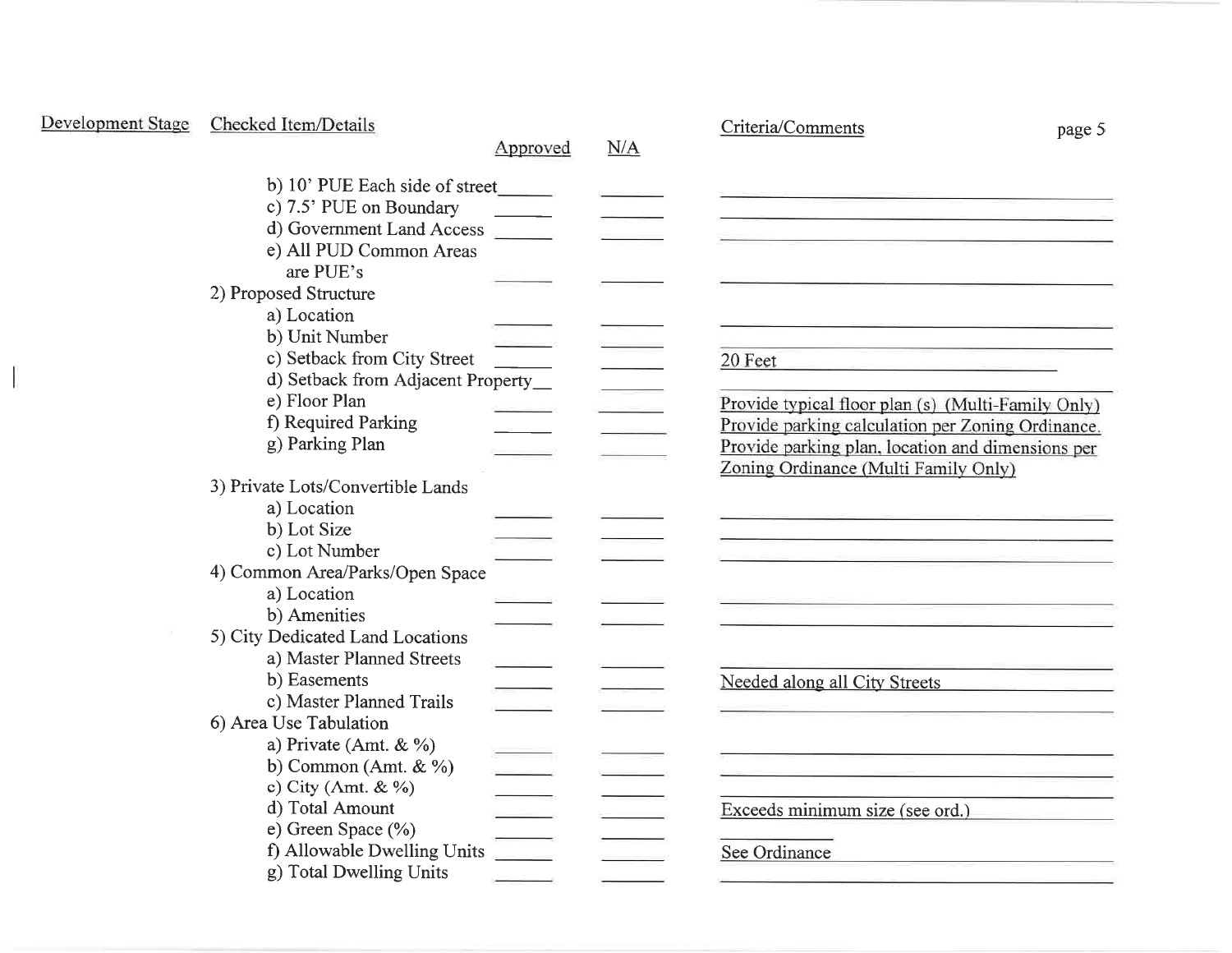| <b>Development Stage</b>                                                       | Checked Item/Details                                                                                                                                                                                           | Approved                             | N/A | Criteria/Comments                                                                                                                                                                                                                                                                                                                                                                                                                                                                                                                     | page 6 |
|--------------------------------------------------------------------------------|----------------------------------------------------------------------------------------------------------------------------------------------------------------------------------------------------------------|--------------------------------------|-----|---------------------------------------------------------------------------------------------------------------------------------------------------------------------------------------------------------------------------------------------------------------------------------------------------------------------------------------------------------------------------------------------------------------------------------------------------------------------------------------------------------------------------------------|--------|
|                                                                                | 7) Fencing<br>8) Landscaping-Permanent<br>$9)$ 2' Contours<br><b>B)</b> Project Analysis                                                                                                                       |                                      |     | In Residential PUD Only                                                                                                                                                                                                                                                                                                                                                                                                                                                                                                               |        |
|                                                                                | 1) Market Analysis with Buyer<br>Profile/Selling Price Range<br>2) Project Description<br>3) Amenity & Landscaping                                                                                             |                                      |     | Home Type/signs/lighting/landscaping, etc.                                                                                                                                                                                                                                                                                                                                                                                                                                                                                            |        |
|                                                                                | Const. & O&M Budget<br>4) Construction Phasing/Schedule<br>5) Zoning/Standards Variance<br>2. Planning Commission Filing Fees paid<br>3. $(1st or 3rd Tuesday, PDF map)$<br>4. Public Notification (5 Business | $\mathcal{L}(\mathcal{L})$<br>$\sim$ |     | Roads, setbacks, lot areas, building heights, size, etc.<br>\$500<br>Public Hearing (10 day notice by City                                                                                                                                                                                                                                                                                                                                                                                                                            |        |
| days prior to PC)<br>B) Posting                                                | A) Individual Land Owner<br>C) Public Hearing                                                                                                                                                                  |                                      |     | Via Certified Mail or Hand Delivery<br>(See attached Notice Form and Certificate of Hand Delivery)<br>Within 300'<br>By Building Official<br><u> Alexandria de la contenentación de la contenentación de la contenentación de la contenentación de la contenentación de la contenentación de la contenentación de la contenentación de la contenentación de la contenentación</u><br>Scheduled and Noticed<br><u> 1980 - Jan Barnett, mars and de la partie de la partie de la partie de la partie de la partie de la partie de l</u> |        |
| D. City Council Vicinity Approval                                              |                                                                                                                                                                                                                |                                      |     |                                                                                                                                                                                                                                                                                                                                                                                                                                                                                                                                       |        |
| E. Engineering Studies/Reports<br>1. Soils Report<br>A) Engineer<br>B) Finding | C) Recommendations                                                                                                                                                                                             |                                      |     |                                                                                                                                                                                                                                                                                                                                                                                                                                                                                                                                       |        |
| 2. Water Title Report<br>3. Drainage Study                                     | 1) Building Foundation<br>2) Pavement<br>3) Trench Foundation<br>D) Consultant Review                                                                                                                          |                                      |     | <u> Samuel Carl Communication (Samuel Carl Communication (Samuel Carl Communication (Samuel Carl Communication (S</u><br><u> 1989 - Johann John Stone, markin amerikan bisa di sebagai pertama dan bagian dan pertama dan bisa di sebagai</u>                                                                                                                                                                                                                                                                                         |        |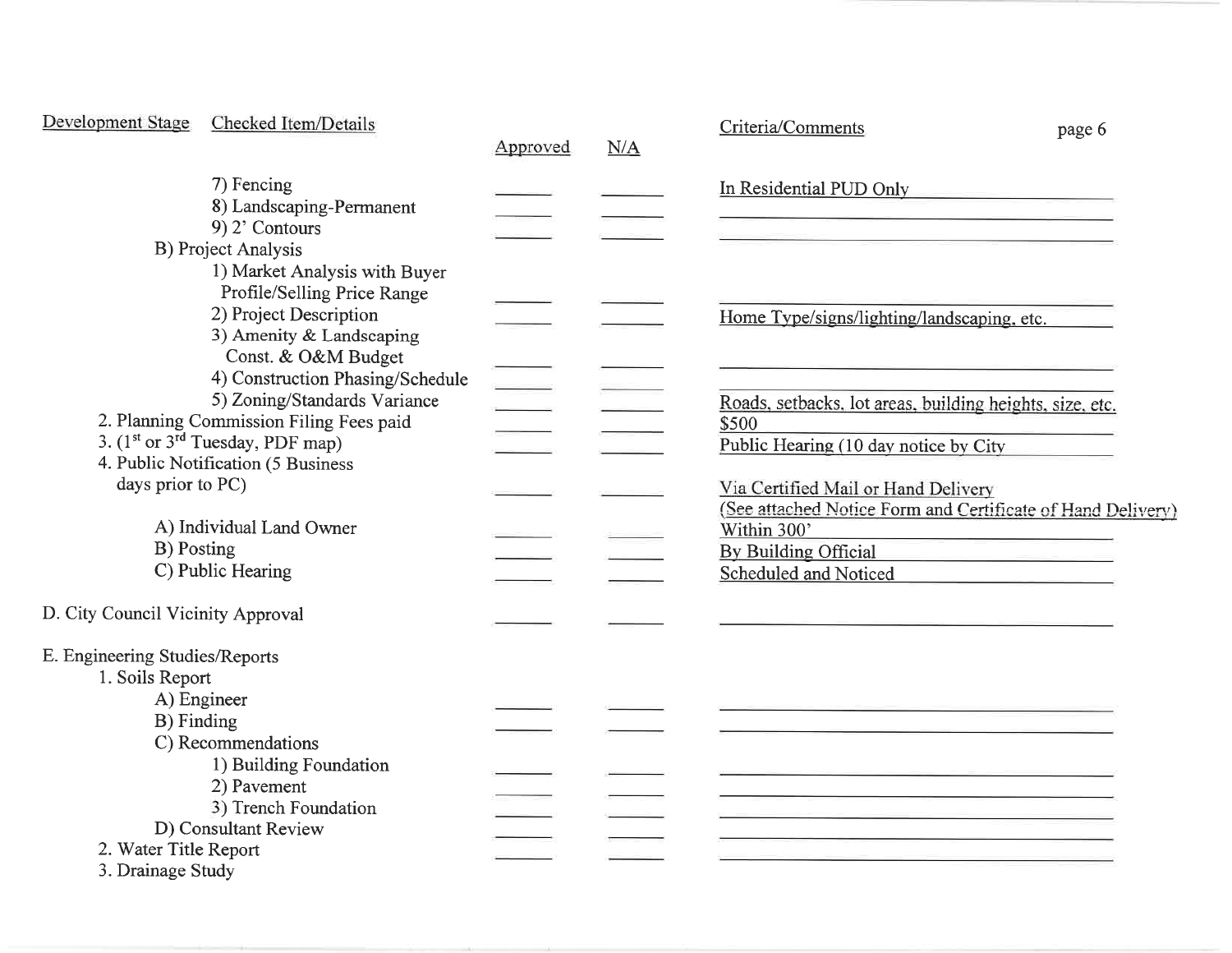| Development Stage<br>Checked Item/Details     | Approved                 | N/A | Criteria/Comments<br>page 7                                                                                            |
|-----------------------------------------------|--------------------------|-----|------------------------------------------------------------------------------------------------------------------------|
| A) Design Flows                               |                          |     |                                                                                                                        |
| B) Recommendations                            |                          |     |                                                                                                                        |
| 1) Storm Drains                               |                          |     |                                                                                                                        |
| 2) Inlets                                     |                          |     | <u> 1980 - Antonio Alemania et al provincia de la provincia de la provincia de la provincia de la provincia de l</u>   |
| 3) Detention Basins                           |                          |     | <u> 1989 - Johann John Stone, markin film yn y sefydlu ymgyriau ymgyriau ymgyriau ymgyriau ymgyriau ymgyriau ymgy</u>  |
| D) Traffic Study                              |                          |     | <u> Antonio de la contrada de la contrada de la contrada de la contrada de la contrada de la contrada de la contra</u> |
| F. Engineering Drawings                       |                          |     |                                                                                                                        |
| 1. Private Improvements                       |                          |     |                                                                                                                        |
| A) Three sets of Check Prints                 |                          |     | 1- Engineer 1- Public Works 1- Checker                                                                                 |
| <b>B)</b> All Drawings                        |                          |     |                                                                                                                        |
| 1) Title Block                                |                          |     |                                                                                                                        |
| a) Project Name                               |                          |     |                                                                                                                        |
| b) Date                                       |                          |     |                                                                                                                        |
| c) Scale                                      |                          |     |                                                                                                                        |
| d) Engineer/Surveyor                          |                          |     |                                                                                                                        |
| e) Sheet $#$                                  |                          |     |                                                                                                                        |
| 2) North Arrow                                |                          |     | Not required on detail sheets                                                                                          |
| 3) Engineer's Certification (On all drawings) |                          |     |                                                                                                                        |
| a) Engineer's Stamp & Sig.                    |                          |     |                                                                                                                        |
| b) Internal Checker's Initials _______        |                          |     | <u> 1989 - Johann John Stone, markin sammen fyrstu og fyrstu og fyrir og fyrir og fyrir og fyrstu og fyrstu og fy</u>  |
| c) Initialed Checklist<br>C) Title Page       |                          |     | All Items Initialed                                                                                                    |
| 1) Project Name                               |                          |     |                                                                                                                        |
| 2) Project Site Plan                          |                          |     | <u> 1981 - John Stein, Amerikaansk politiker</u>                                                                       |
| 3) Vicinity Map                               |                          |     |                                                                                                                        |
| 4) Drawing Index                              |                          |     |                                                                                                                        |
| 5) City Approval Certifications               |                          |     |                                                                                                                        |
| a) City Engineer                              |                          |     | and the control of the control of the control of the control of the control of the control of the control of the       |
| b) Public Works Director                      | $\overline{\phantom{a}}$ |     |                                                                                                                        |
| 6) Design Engineer's Certification            |                          |     | Designed to Codes & Standards                                                                                          |
| 7) Utility Contacts                           |                          |     |                                                                                                                        |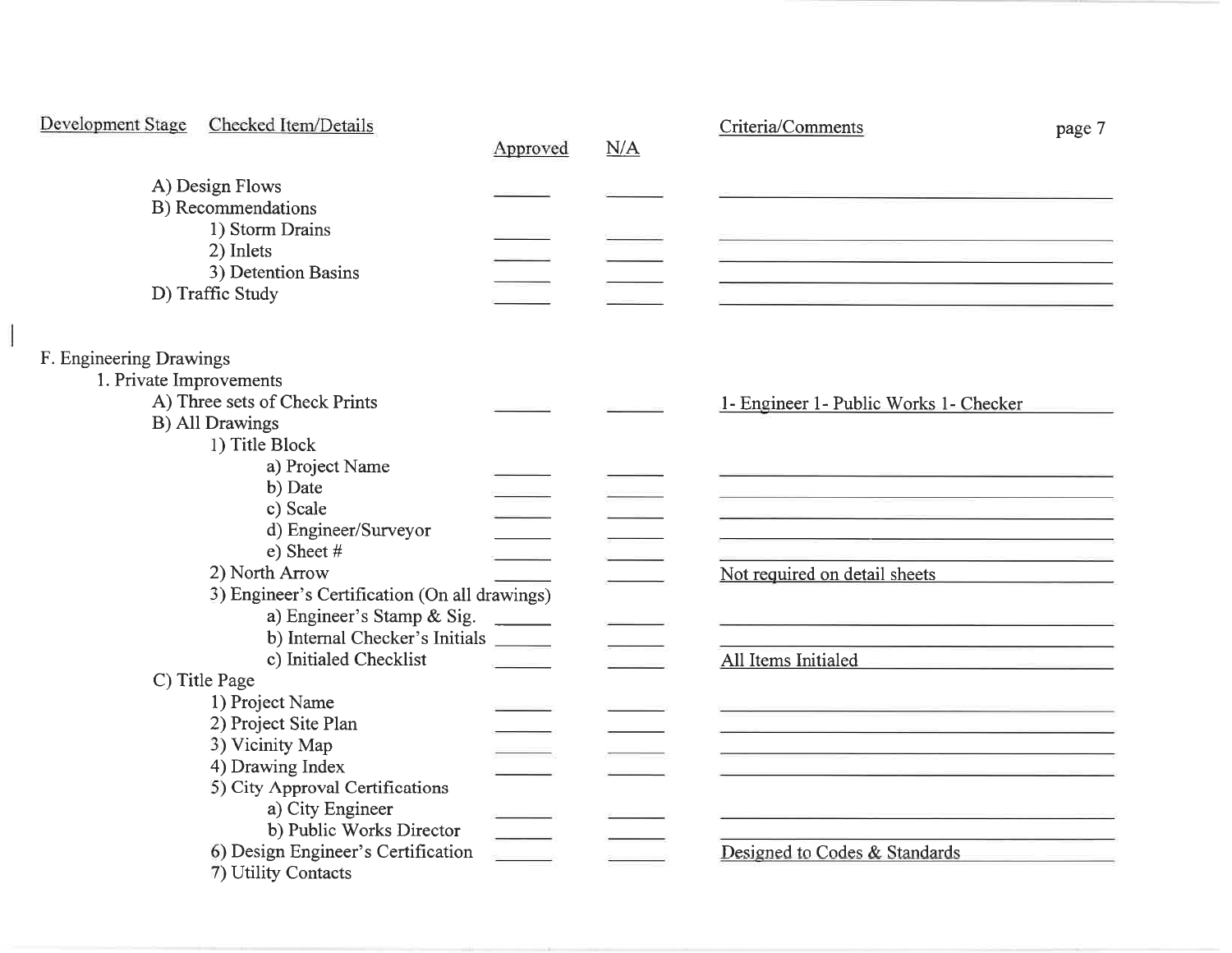| Development Stage | Checked Item/Details                             |          |     | Criteria/Comments                                                                                                                             | page 8                                             |
|-------------------|--------------------------------------------------|----------|-----|-----------------------------------------------------------------------------------------------------------------------------------------------|----------------------------------------------------|
|                   |                                                  | Approved | N/A |                                                                                                                                               |                                                    |
|                   | a) Electrical<br>b) Natural Gas<br>c) Cable T.V. |          |     | Name, Phone number<br><u> 1989 - Andrea Station Books, amerikansk politik (</u><br>Name, Phone number<br>Name, Phone number                   |                                                    |
|                   | d) City Water                                    |          |     | Name, Phone number<br><u> San Albanya (Bandari) (Bandari) (Bandari) (Bandari) (Bandari) (Bandari) (Bandari) (Bandari) (Bandari) (Bandari)</u> |                                                    |
|                   | e) City Sewer                                    |          |     | Name, Phone number                                                                                                                            | <u> 1989 - Johann Stoff, fransk politik (d. 19</u> |
|                   | f) City Storm Drain                              |          |     | Name, Phone number<br><u> 1989 - Johann John Stein, markin sammen fyrstu og fyrir og fyrir og fyrir og fyrir og fyrir og fyrir og fyrir</u>   |                                                    |
|                   | g) City Streets                                  |          |     | Name, Phone number                                                                                                                            |                                                    |
|                   | h) City Engineering                              |          |     | Name, Phone number                                                                                                                            |                                                    |
|                   | D) Preliminary Plan (Use Final Vicinity Plan)    |          |     | See Development Stage C.1.A Above                                                                                                             |                                                    |
|                   | E) Street/Utility Plans                          |          |     |                                                                                                                                               |                                                    |
|                   | 1) Streets                                       |          |     |                                                                                                                                               |                                                    |
|                   | a) Master Planned Street                         |          |     |                                                                                                                                               |                                                    |
|                   | b) Location                                      |          |     |                                                                                                                                               |                                                    |
|                   | c) Names/Numbers                                 |          |     | No duplicated in City or County                                                                                                               |                                                    |
|                   | d) Width                                         |          |     | 26' Minimum<br><u> 1989 - Johann John Stone, mars et al. (</u>                                                                                |                                                    |
|                   | e) Cross Sections                                |          |     |                                                                                                                                               |                                                    |
|                   | f) Entrance Signs                                |          |     |                                                                                                                                               |                                                    |
|                   | 1- Stop Sign                                     |          |     |                                                                                                                                               |                                                    |
|                   | 2- Street Sign                                   |          |     |                                                                                                                                               |                                                    |
|                   | 3- Private Street Sign                           |          |     |                                                                                                                                               |                                                    |
|                   | 4- Cul-de-sacs                                   |          |     | Per Fire Code                                                                                                                                 |                                                    |
|                   | 2) Sewer                                         |          |     |                                                                                                                                               |                                                    |
|                   | a) Locations                                     |          |     |                                                                                                                                               |                                                    |
|                   | b) Size                                          |          |     |                                                                                                                                               |                                                    |
|                   | c) City Main Connection                          |          |     |                                                                                                                                               |                                                    |
|                   | d) Service Laterals                              |          |     |                                                                                                                                               |                                                    |
|                   | 3) Water                                         |          |     |                                                                                                                                               |                                                    |
|                   | a) Location                                      |          |     |                                                                                                                                               |                                                    |
|                   | b) Size                                          |          |     |                                                                                                                                               |                                                    |
|                   | c) Main Tie                                      |          |     | <u> 1989 - Andrea San Andrea San Aonaichte ann an t-Aonaichte ann an t-Aonaichte ann an t-Aonaichte ann an t-Aon</u>                          |                                                    |
|                   | d) Fire Hydrants                                 |          |     |                                                                                                                                               |                                                    |
|                   | e) Minimum Water Pressure                        |          |     |                                                                                                                                               |                                                    |
|                   | f) Service Laterals                              |          |     |                                                                                                                                               |                                                    |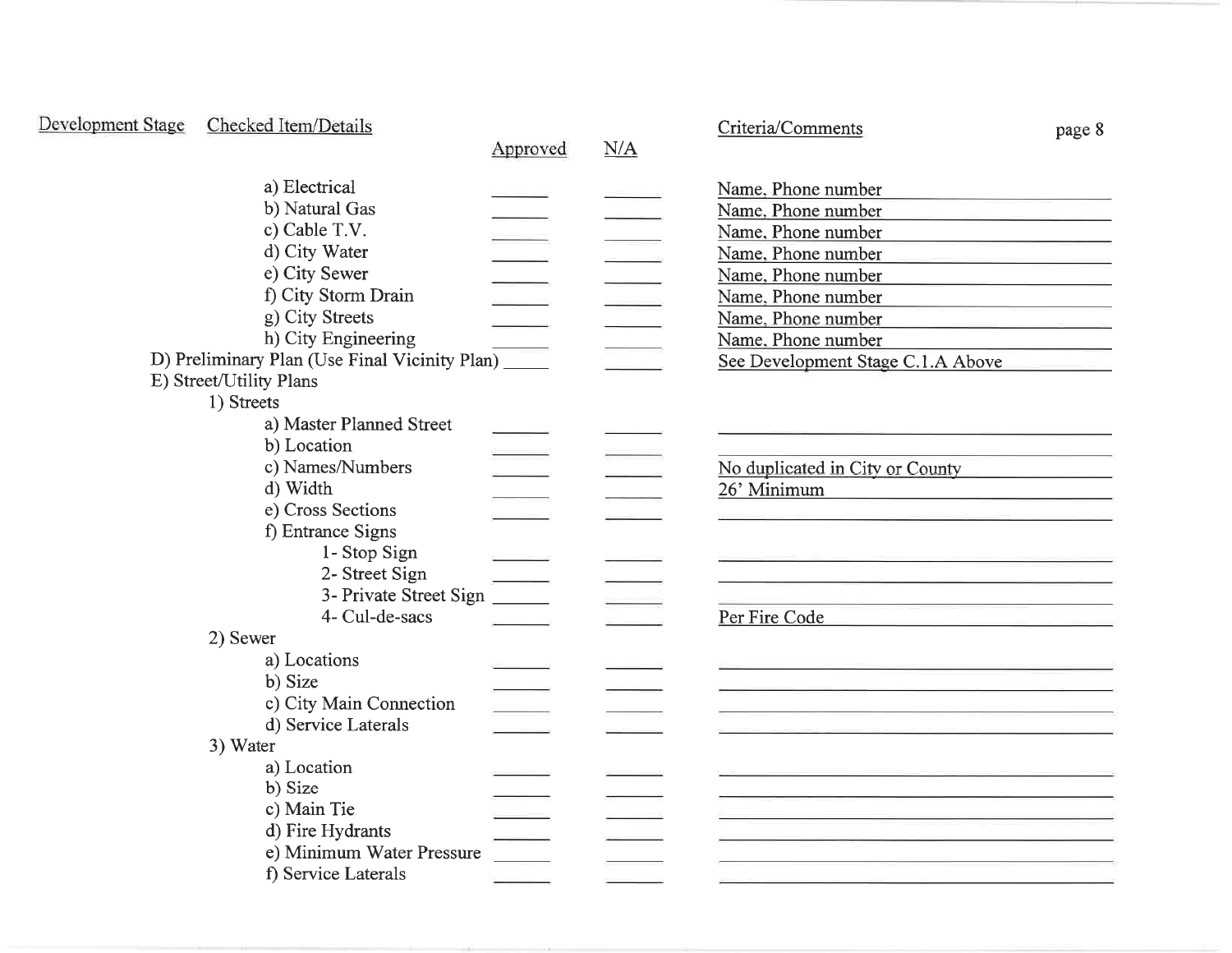| Development Stage | Checked Item/Details                   |          |     | Criteria/Comments                             | page 9 |
|-------------------|----------------------------------------|----------|-----|-----------------------------------------------|--------|
|                   |                                        | Approved | N/A |                                               |        |
|                   | g) Meter Detail                        |          |     |                                               |        |
|                   | h) Meter Coordinates                   |          |     |                                               |        |
|                   | 4) Storm Drainage Plan                 |          |     |                                               |        |
|                   | a) Designation                         |          |     |                                               |        |
|                   | b) Drain Pipe/Culvert Location         |          |     |                                               |        |
|                   | c) Drain Pipe/Culvert Size             |          |     |                                               |        |
|                   | d) Detention Area Plan                 |          |     |                                               |        |
|                   | 1-Locations                            |          |     |                                               |        |
|                   | 2-Size                                 |          |     |                                               |        |
|                   | 3- Cross Section                       |          |     |                                               |        |
|                   | 4- Outlet Detail                       |          |     |                                               |        |
|                   | e) Irrigation Ditches                  |          |     | Piped in Residential & Commercial PUD's       |        |
|                   | f) Flood Zone Info.                    |          |     |                                               |        |
|                   | 1- Base Flood Elevation                |          |     | Need Flood Plain Development Permit if in 100 |        |
|                   |                                        |          |     | Year flood zone.                              |        |
|                   | 2- Lowest Floor Elevation              |          |     |                                               |        |
|                   | 3- Commercial Flood                    |          |     |                                               |        |
|                   | Proofing                               |          |     |                                               |        |
|                   | F) Parking/Landscape Plan              |          |     |                                               |        |
|                   | 1) Parking Plan (Per Zoning Ordinance) |          |     |                                               |        |
|                   | a) Space Location                      |          |     |                                               |        |
|                   | b) Space Numbers<br>2) Landscape Plan  |          |     |                                               |        |
|                   | a) Plant Location                      |          |     |                                               |        |
|                   | b) Plant Type                          |          |     |                                               |        |
|                   | c) Site Obscuring Fence                |          |     |                                               |        |
|                   | $1 - 6$ Ft. High                       |          |     |                                               |        |
|                   | 2-10 Ft. Front Setback                 |          |     |                                               |        |
|                   | 3- Detail                              |          |     |                                               |        |
|                   | d) Building Foot Print                 |          |     |                                               |        |
|                   | e) Building Setbacks                   |          |     |                                               |        |
|                   | f) Irrigation Plan                     |          |     |                                               |        |
|                   | g) Fenced Trash Area                   |          |     | If not inside building                        |        |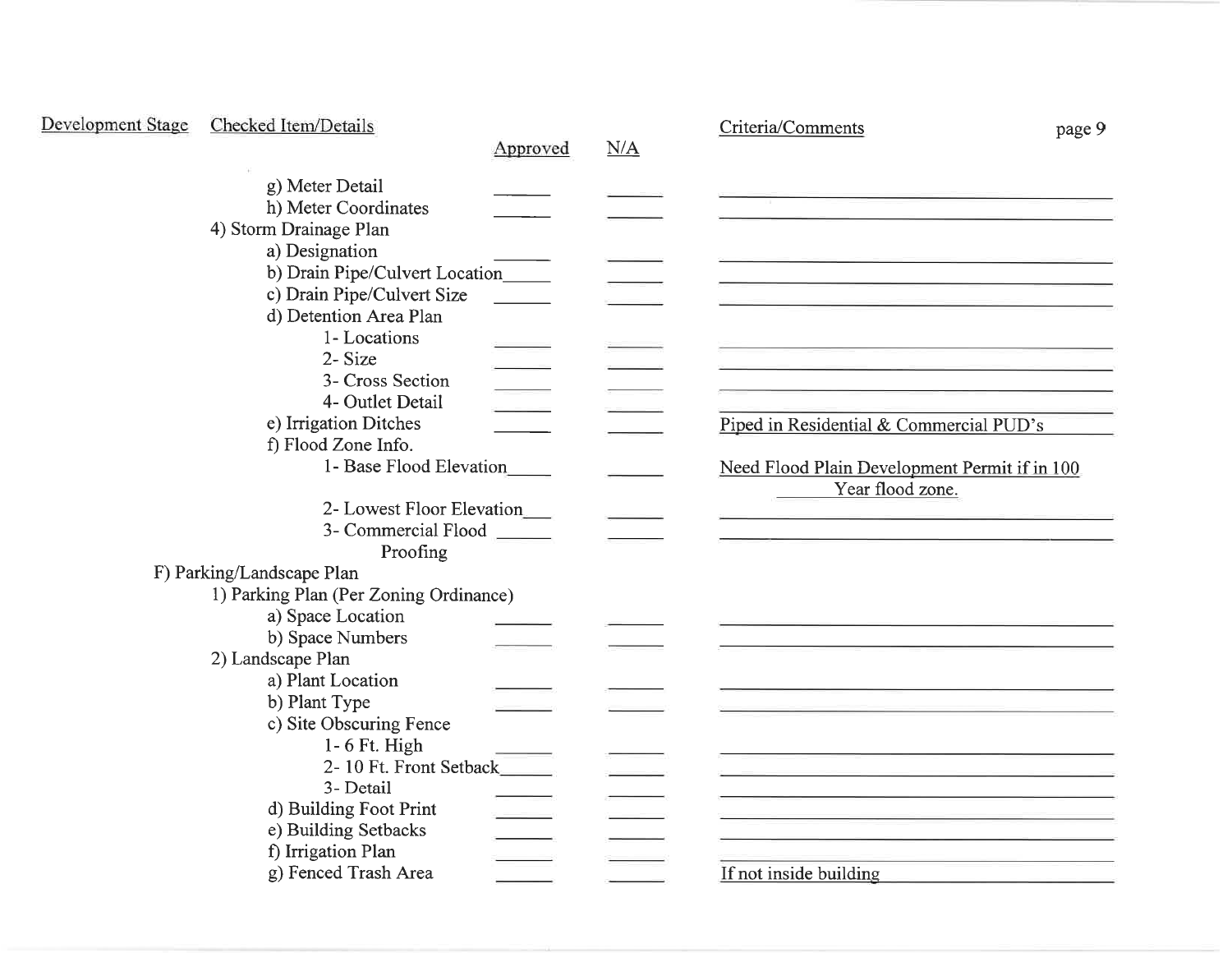| Development Stage                       | Checked Item/Details                                                             |          |     | Criteria/Comments                   | page 10 |
|-----------------------------------------|----------------------------------------------------------------------------------|----------|-----|-------------------------------------|---------|
|                                         |                                                                                  | Approved | N/A |                                     |         |
|                                         | h) R.V. Storage                                                                  |          |     | Unless restricted in CC&R's         |         |
|                                         | i) Gated Community Emergency Access                                              |          |     |                                     |         |
|                                         | 1- Telephone Actuated                                                            |          |     |                                     |         |
|                                         | Opener                                                                           |          |     | Manufacturer's Model                |         |
|                                         | 2- Opener Manual Override                                                        |          |     | In Padlock Box                      |         |
|                                         | 2. Engineering Drawings on City Improvements (per Public Works Design Checklist) |          |     |                                     |         |
|                                         | A) Per Public Works Design Checklist                                             |          |     |                                     |         |
|                                         | B) Stamped/Signed Drawings Sets                                                  |          |     | 2 Sets 24" X 356", 4 Sets 11" X 17" |         |
|                                         | 3. Engineering Drawings Approvals                                                |          |     |                                     |         |
|                                         | A) City Engineer Approval Signature                                              |          |     |                                     |         |
|                                         | B) Public Works Approval Signature                                               |          |     |                                     |         |
| G. Improvement Cost Estimates           |                                                                                  |          |     |                                     |         |
|                                         | 1. Private Improvement Estimate                                                  |          |     |                                     |         |
|                                         | 2. City Improvement Estimate                                                     |          |     |                                     |         |
| H. Approval/Clearance Letters           |                                                                                  |          |     |                                     |         |
| 1. Prairie Dog Letter                   |                                                                                  |          |     |                                     |         |
| 2. UDOT Approval Letter                 |                                                                                  |          |     |                                     |         |
|                                         | 3. Irrigation Company Approval Letter                                            |          |     |                                     |         |
|                                         | 4. Fire Department Approval Letter                                               |          |     | Gated Access - PUD's                |         |
| I. Final Plat- Checked by City Surveyor |                                                                                  |          |     |                                     |         |
| 1. Record of Survey                     |                                                                                  |          |     | <b>Filed per State Statute</b>      |         |
| 2. North Arrow                          |                                                                                  |          |     |                                     |         |
|                                         | A) Development Name                                                              |          |     |                                     |         |
|                                         | B) Location                                                                      |          |     |                                     |         |
| C) Date                                 |                                                                                  |          |     |                                     |         |
| D) Scale                                |                                                                                  |          |     |                                     |         |
|                                         | E) Engineer/Surveyor                                                             |          |     |                                     |         |
|                                         | 3. Boundary Description (check closure)                                          |          |     |                                     |         |
| 4. Section Tie                          |                                                                                  |          |     |                                     |         |
|                                         | A) Monuments                                                                     |          |     |                                     |         |
|                                         | B) Line (bearing/length)                                                         |          |     |                                     |         |
|                                         | C) Basis of Bearings                                                             |          |     |                                     |         |
| 5. External Boundary                    |                                                                                  |          |     |                                     |         |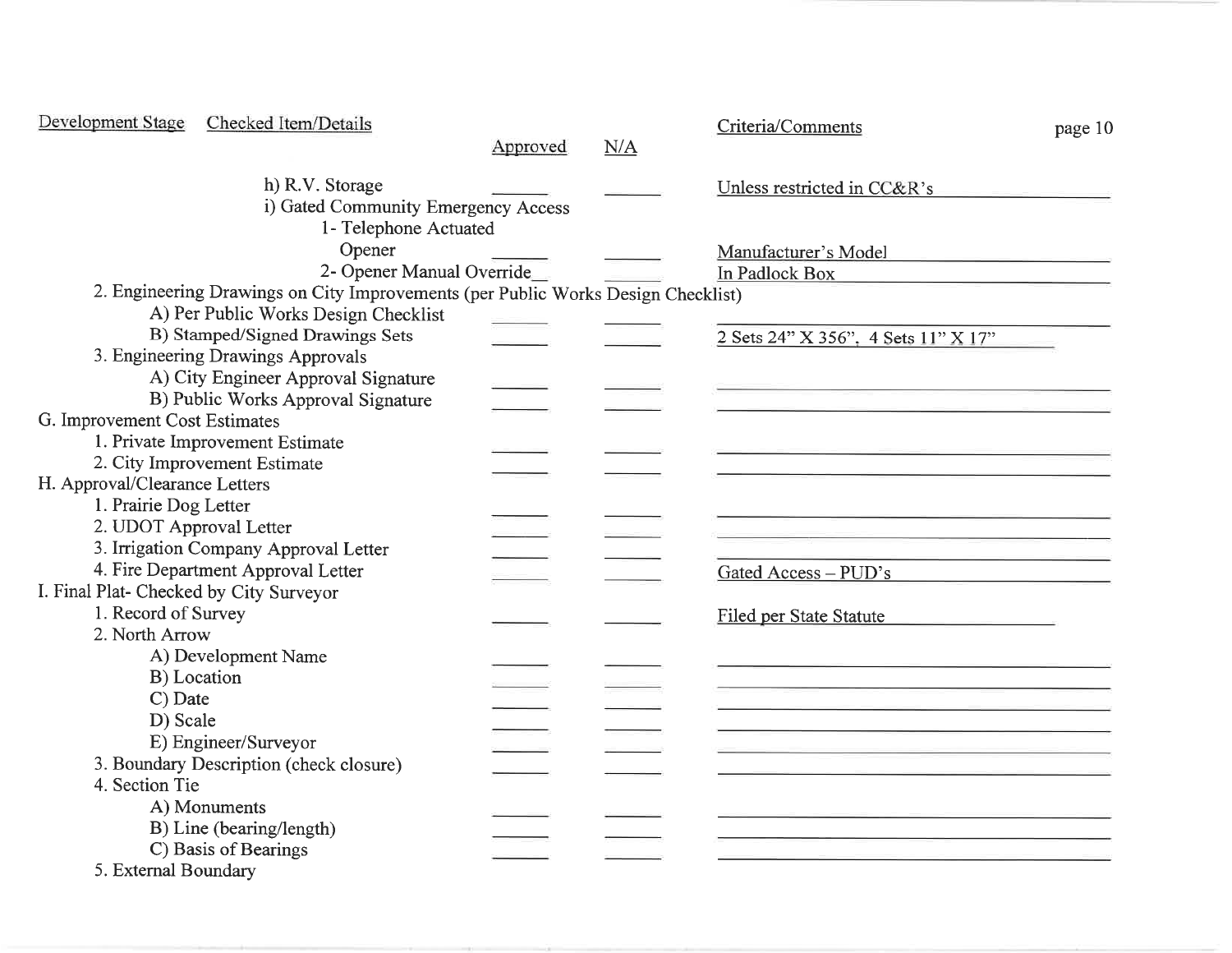| Development Stage<br>Checked Item/Details | Approved | N/A | Criteria/Comments<br>page 11                                            |
|-------------------------------------------|----------|-----|-------------------------------------------------------------------------|
| A) Line (bearing/length)                  |          |     |                                                                         |
| B) Curve Data<br>6. Streets               |          |     |                                                                         |
|                                           |          |     |                                                                         |
| A) Names/Numbers                          |          |     |                                                                         |
| B) Curve Data                             |          |     |                                                                         |
| 7. Proposed Easements                     |          |     |                                                                         |
| A) Interior Streets                       |          |     |                                                                         |
| B) 7.5 Ft. Along Boundary                 |          |     |                                                                         |
| C) 10 Ft. Along Streets                   |          |     |                                                                         |
| D) Master Planned Trails                  |          |     |                                                                         |
| E) Avigation Easements                    |          |     | All Approach Zone, Instrument Approach Zone,<br>Runway Protection Zone. |
| F) Government Land Access                 |          |     |                                                                         |
| G) Off-Site Easements                     |          |     |                                                                         |
| 1) Access                                 |          |     |                                                                         |
| 2) Water                                  |          |     |                                                                         |
| 3) Sewer                                  |          |     |                                                                         |
| 4) Drainage                               |          |     |                                                                         |
| 8. Existing Easements                     |          |     |                                                                         |
| A) Deeded                                 |          |     |                                                                         |
| B) Prescriptive                           |          |     |                                                                         |
| 9. Lot Information                        |          |     |                                                                         |
| A) Boarder Lines (length/bearings)        |          |     |                                                                         |
| B) Numbers                                |          |     |                                                                         |
| $C)$ Areas (S.F.)                         |          |     |                                                                         |
| D) Boundary Tie                           |          |     |                                                                         |
| 10. Structure Information                 |          |     |                                                                         |
| A) Footprints                             |          |     |                                                                         |
| B) Boundary Tie (bearing/length)          |          |     |                                                                         |
| C) Unit Numbers                           |          |     |                                                                         |
| D) Footprint Dimensions                   |          |     |                                                                         |
| 11. Floor Plan (Condo Only)               |          |     |                                                                         |
| A) Unit Number                            |          |     |                                                                         |
|                                           |          |     |                                                                         |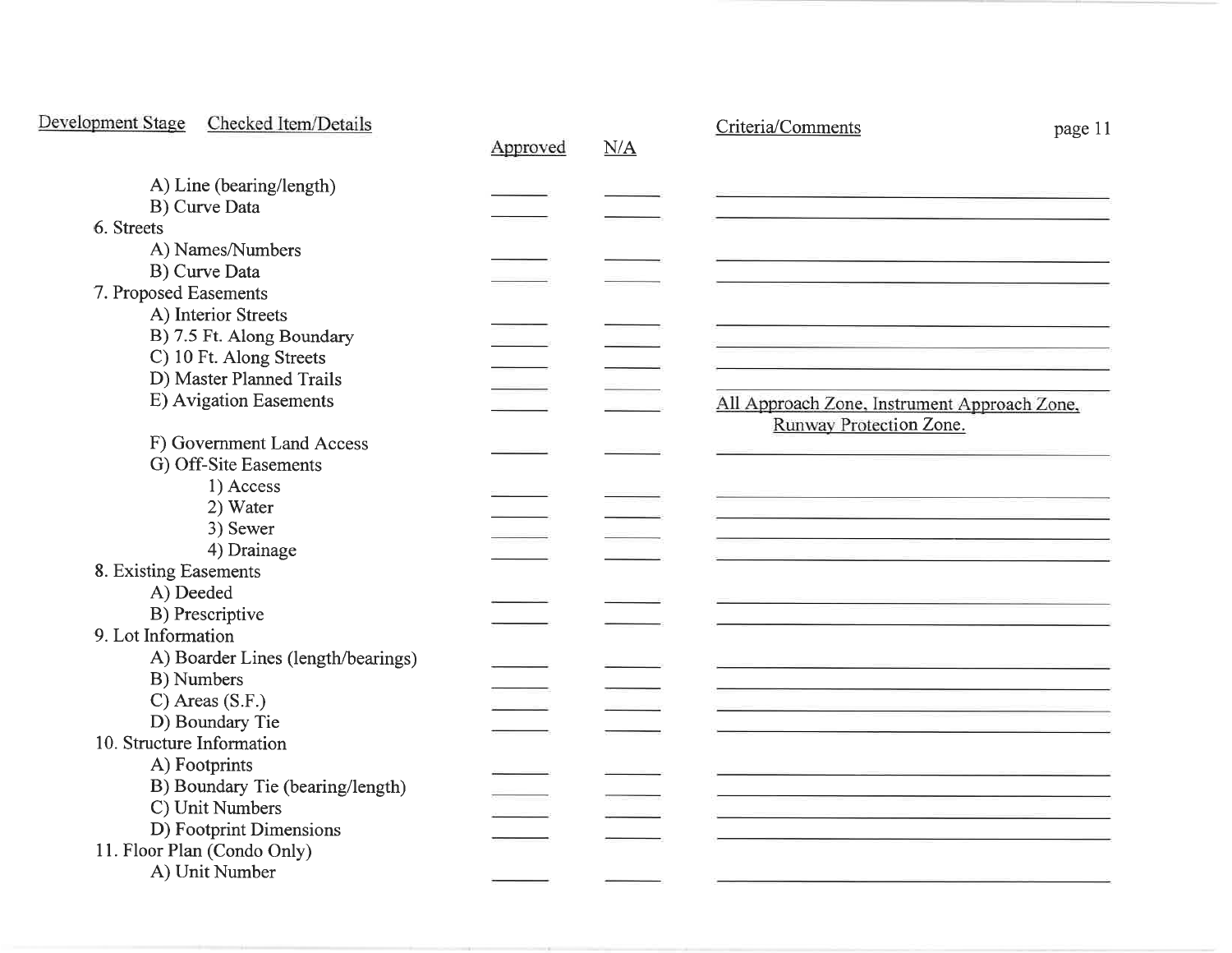| Development Stage<br>Checked Item/Details | Approved | N/A | Criteria/Comments | page 12 |
|-------------------------------------------|----------|-----|-------------------|---------|
| B) Elevations                             |          |     |                   |         |
|                                           |          |     |                   |         |
| 1) Floors                                 |          |     |                   |         |
| 2) Ceilings                               |          |     |                   |         |
| C) Interior Wall Dimensions               |          |     |                   |         |
| D) Convertible Space                      |          |     |                   |         |
| 1) Dimensions                             |          |     |                   |         |
| 2) Unit Number                            |          |     |                   |         |
| 12. Convertible Area (Condos Only)        |          |     |                   |         |
| A) Description                            |          |     |                   |         |
| B) Unit Number/Label                      |          |     |                   |         |
| C) Dimensions                             |          |     |                   |         |
| 13. Withdraw-able Lands (Condos Only)     |          |     |                   |         |
| A) Unit Number/Label                      |          |     |                   |         |
| B) Dimensions                             |          |     |                   |         |
| 14. Public Dedications                    |          |     |                   |         |
| A) Locations                              |          |     |                   |         |
| B) Boundary Lines (Bearing/length)        |          |     |                   |         |
| 15. Common Area                           |          |     |                   |         |
| A) Locations                              |          |     |                   |         |
| B) Boundary Lines (bearings/length)       |          |     |                   |         |
| C) Parking Area                           |          |     |                   |         |
| D) Landscaping Area                       |          |     |                   |         |
| 16. Vicinity Map                          |          |     |                   |         |
| 17. Legend                                |          |     |                   |         |
| 18. CCR Note                              |          |     |                   |         |
| 19. Soils Note                            |          |     |                   |         |
| 20. Flood Zone Designation                |          |     |                   |         |
| 21. Airport Disclosure                    |          |     |                   |         |
| 22. Area Use Table                        |          |     |                   |         |
| A) Phase Total Area (Campacana Ac/S.F.)   |          |     |                   |         |
|                                           |          |     |                   |         |
| B) Building & Hardscape (% of total area) |          |     |                   |         |
| C) Green Space (x S.F.) (% of total area) |          |     | 35% Required      |         |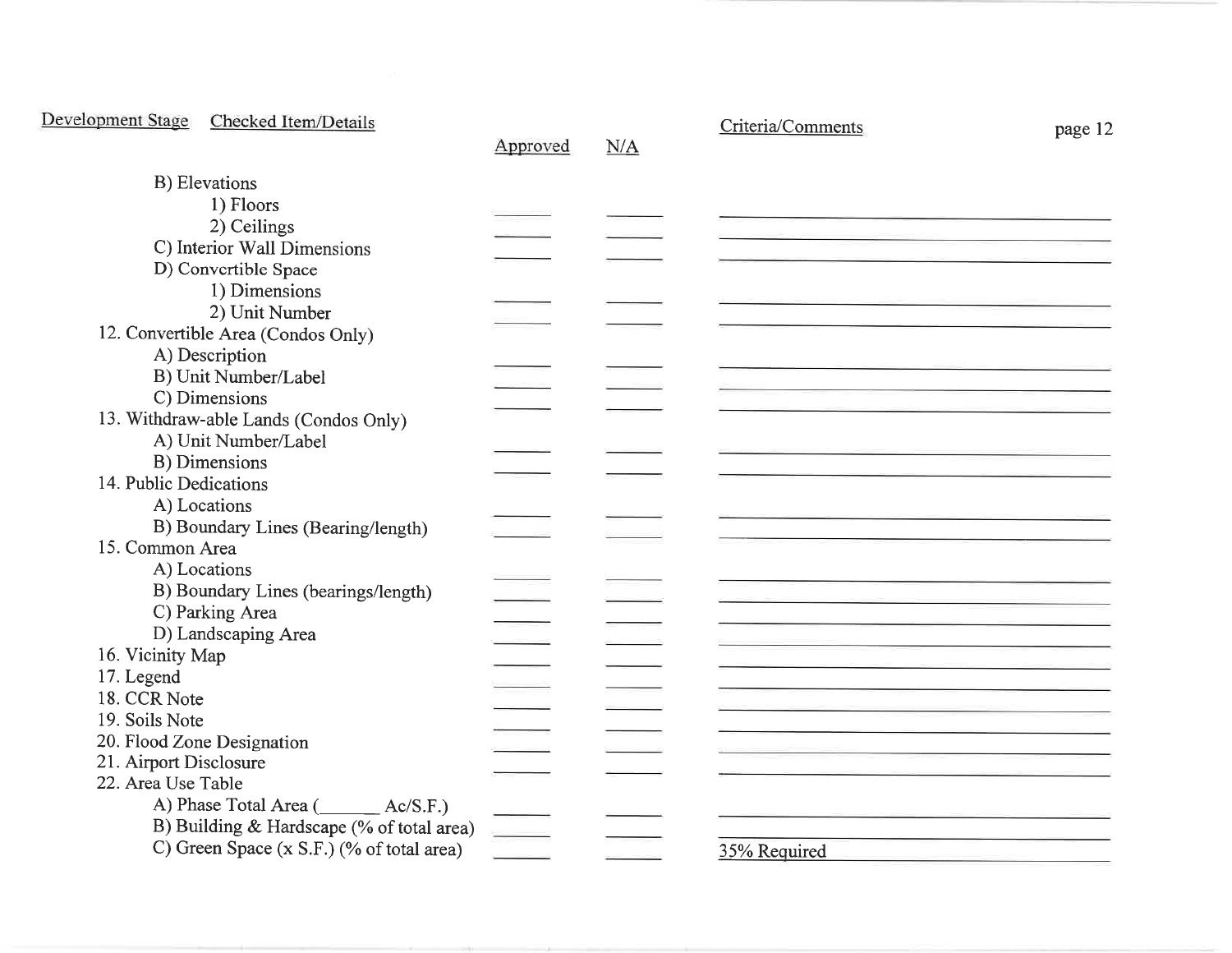| Development Stage | Checked Item/Details                                     |          |     | Criteria/Comments | page 13 |
|-------------------|----------------------------------------------------------|----------|-----|-------------------|---------|
|                   |                                                          | Approved | N/A |                   |         |
|                   | D) Dwelling Units                                        |          |     |                   |         |
|                   | 1) # Allowed /Acre $(\_\_\_\)_$                          |          |     |                   |         |
|                   | 2) # Platted $($<br>$\overline{\phantom{a}}$             |          |     |                   |         |
|                   | 3) # Platted /Acre (                                     |          |     |                   |         |
|                   | 23. Gated Community Damage Waiver                        |          |     |                   |         |
|                   | 24. Certificates/Signatures (see current City Standards) |          |     |                   |         |
|                   | A) Utility Companies                                     |          |     |                   |         |
|                   | 1) Electric                                              |          |     |                   |         |
|                   | 2) Telephone                                             |          |     |                   |         |
|                   | $3)$ Gas                                                 |          |     |                   |         |
|                   | 4) Cable T.V.                                            |          |     |                   |         |
|                   | B) Post Office                                           |          |     |                   |         |
|                   | C) Surveyor                                              |          |     |                   |         |
|                   | 1) Certificate                                           |          |     |                   |         |
|                   | 2) Zoning Compliance                                     |          |     |                   |         |
|                   | 3) Seal                                                  |          |     |                   |         |
|                   | 4) Signature                                             |          |     |                   |         |
|                   | E) Owners Signatures                                     |          |     |                   |         |
|                   | 1) Signatures                                            |          |     |                   |         |
|                   | 2) Notarized                                             |          |     |                   |         |
|                   | F) Owners Dedication                                     |          |     |                   |         |
|                   | G) City Engineer                                         |          |     |                   |         |
|                   | H) City Attorney                                         |          |     |                   |         |
|                   | I) Planning Chairperson                                  |          |     | See New Wording   |         |
| J) Mayor          |                                                          |          |     |                   |         |
|                   | K) City Recorder                                         |          |     |                   |         |
|                   | L) County Recorder                                       |          |     |                   |         |
| 24. Addresses     |                                                          |          |     |                   |         |
|                   | 25. City Attorney Approval                               |          |     |                   |         |
|                   | A) Post Bond                                             |          |     |                   |         |
|                   | B) Bond Agreement                                        |          |     |                   |         |
|                   | C) Filing Fees                                           |          |     | \$500             |         |
|                   | D) Checking Fees                                         |          |     |                   |         |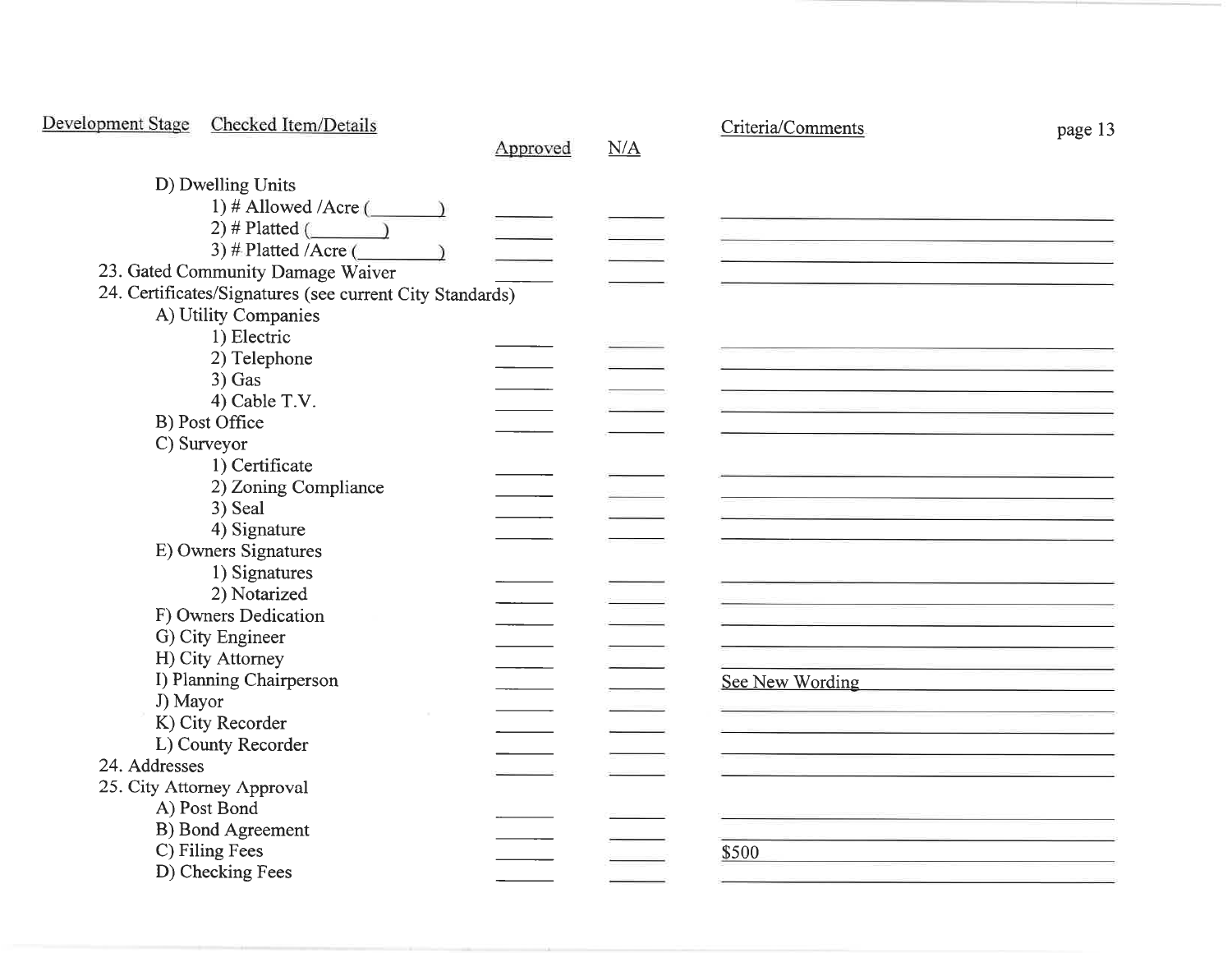| Development Stage<br>Checked Item/Details                                                                                                                                                                                                                                                                                        | Approved                 | N/A | Criteria/Comments<br>page 14                                                                               |
|----------------------------------------------------------------------------------------------------------------------------------------------------------------------------------------------------------------------------------------------------------------------------------------------------------------------------------|--------------------------|-----|------------------------------------------------------------------------------------------------------------|
| E) Inspection Fees<br>F) Sewer/Water Frontage Reimbursement<br>G) Offsite Reimbursement Agreement<br>H) Water Right Acquisition<br>1) Water Right Transfers<br>2) Special Assessment Fee<br>3) Excess right FROR Agreement<br>I) Title Report<br>J) CC&R's<br>K) Developer's Attorney Condo<br>Compliance Letter<br>L) Signature | $\overline{\phantom{a}}$ |     | 1% Bond Amount (City improvements only)<br>Include City Damage Waiver/2 copies<br><b>Condominiums Only</b> |
| J. City Council Final Plat Review/Approval (4 copies)<br>1. Work Meeting<br>2. Action Meeting<br>3. Mayor's Signature                                                                                                                                                                                                            |                          |     |                                                                                                            |
| K. Recording<br>1. Recorder Signature<br>2. Record                                                                                                                                                                                                                                                                               |                          |     |                                                                                                            |

F:eng/misc/checklists/CHECK.PUD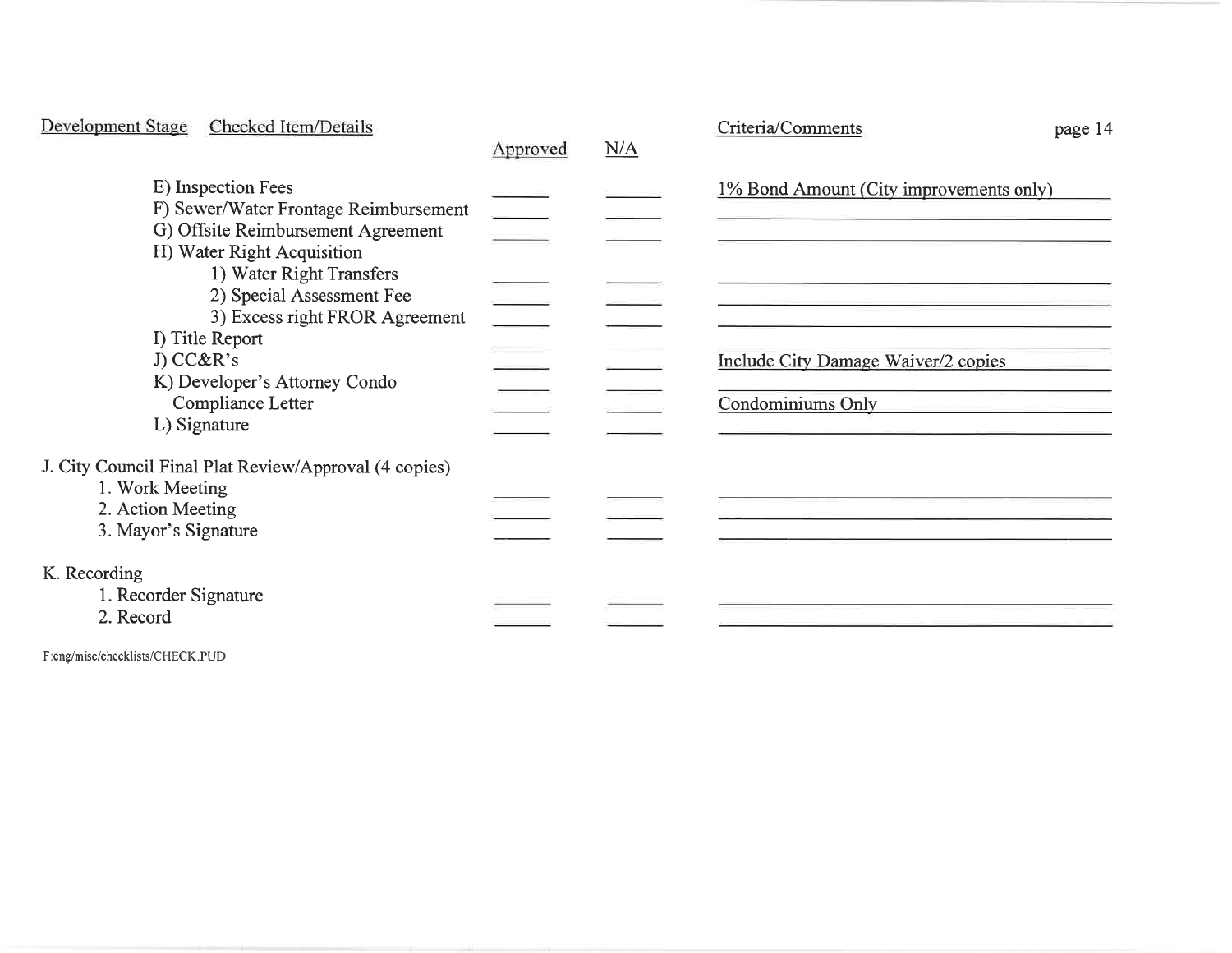Development Stage Checked Item/Details Criteria/Comments page 16

Approved N/A

## NOTICE OF PUBLIC MEETING

The undersigned, in accordance with City Ordinance, hereby gives Notice of a Proposed: PUD Plat Amendment

| гот гасанскински                    |  |
|-------------------------------------|--|
| <b>PUD Vicinity Plan</b>            |  |
| Condo Plat Amendment                |  |
| Condo Vicinity Plan                 |  |
| Road Vacating                       |  |
| <b>RDO</b> Plan                     |  |
| <b>Subdivision Lot Modification</b> |  |
| <b>Subdivision Plat Amendment</b>   |  |
| Zone Change                         |  |
|                                     |  |

This proposal is within 300 feet of property you own. (map attached) This proposal will be discussed at a Planning Commission Work Meeting to be held as follows:

| DATE:  |  |
|--------|--|
| TIME:  |  |
| PLACE: |  |

If the Proposal is a Zone Change it would change the property shown on the map from:

TO

(Current Zone Name) (Proposed Zone Name)

Anyone wishing to comment on this proposal should attend the Planning Commission Work Meeting or you can send your written comments to:

> Cedar City Corporation - Engineering l0 North Main Street Cedar City, Utah 84720

The Planning Commission work meeting is only the beginning of the approval process. By attending this meeting, you will be able to follow the Proposal through the entire process to ultimate approval or disapproval.

Notice sent by: <u>Capature- PRINT</u><br>
(Signature- PRINT)

Please call the above number for any questions regarding this matter or attached map.